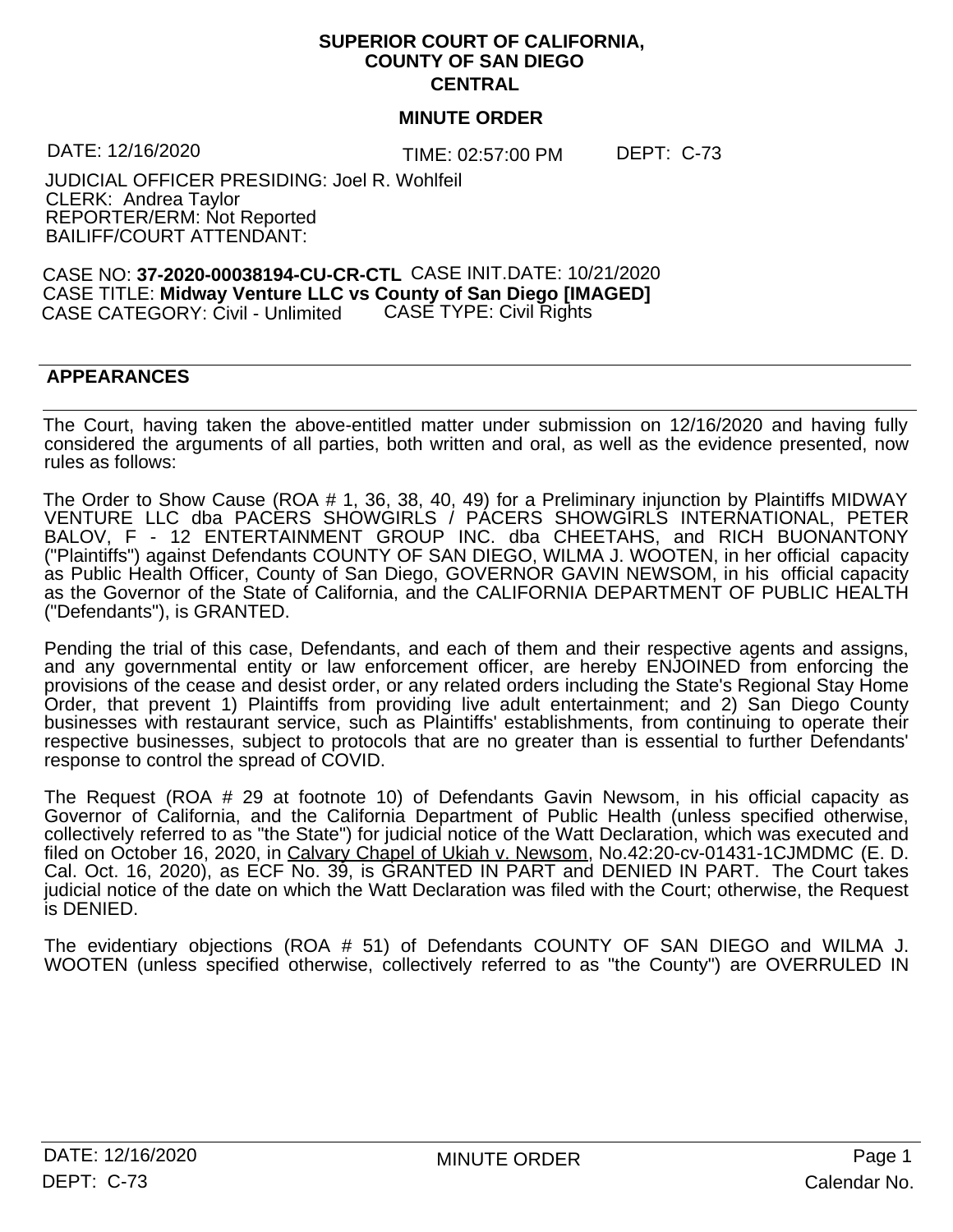PART and SUSTAINED IN PART. The objections are OVERRULED except as follows: Nos. 3 – 5 are SUSTAINED.

Plaintiffs' evidentiary objections (ROA # 57) to the declaration of Brent Panas are OVERRULED; however, Panas' representation, at paragraph 5 ("On November 30, 2020, seventeen new community COVID-19 outbreaks were confirmed. For the seven-day period from November 24 through November 30, 2020, 81 community outbreaks were confirmed. The number of community outbreaks the County is experiencing and documenting remains far above the trigger of seven or more outbreaks in a seven-day period.") is vague and marginally relevant, if at all, to the limited issue before the Court; namely, whether Plaintiffs providing live adult entertainment **and** San Diego County businesses with restaurant service, such as Plaintiffs<sup>'</sup> establishments, subject to protocols, present any risk – much less a greater risk than before Governor Newsom issued his December 3, 2020 Regional Stay at Home Order - to the spread of COVID.

Plaintiffs' evidentiary objections (ROA # 58) to the declaration of Dr. James Watt are OVERRULED IN PART and SUSTAINED IN PART. Plaintiffs' general objection to Dr. Watt's declaration (attached as Exh. "F" to the declaration of Attorney Li –  $ROA \# 55$ ) is well taken. The State appears to have caused Dr. Watt's declaration to be filed on November 30, 2020, in Ghost Golf, Inc. v. Newsom, No. 20CECG03170 (Fresno County Sup. Ct.). The Court will nonetheless receive the evidence as a proffer of proof from counsel of the testimony of Dr. Watt if he were called and sworn to testify as a witness in this case. The balance of Plaintiffs' objections are, except as noted, SUSTAINED. Nos. 1, 4, 7, 8 and 9 are OVERRULED.

Plaintiffs' objection to the declaration of Chelsea Kuhn, filed by the State on December 15, 2020, is SUSTAINED.

The County's Request for judicial notice of the Court's November 23, 2020 Order(ROA # 50) in the San Diego County Superior Court case entitled 640 Tenth LP vs. Newsom, case no. 37-2020-00041316-CU-MC-CTL, is GRANTED.

Plaintiffs operate Pacers and Cheetahs, adult entertainment establishments within the meaning of San Diego Municipal Code ("SDMC") section 33.3601 et seq. under Nude Entertainment Business Permit number 2010022137 issued by the Chief of the San Diego Police Department. Complaint at par's 1 – 4. Closed for months after the pandemic arose, deprived of direction from Defendants, and left to guess on how to re-open their establishments, Plaintiffs submitted a plan to the County which included the following restrictions:

- "- Stages to be located on two (2) foot platforms, fifteen (15) feet from any tables.
- Stages to be roped off with signs strictly advising patrons not to pass within the fifteen-foot buffer.
- Adult entertainers to perform one artist at a time per stage.
- All stage equipment to be sanitized after a performance.
- All performers to wear mask coverings while performing.

- The announcer and disc jockey ("DJ") to be located fifteen (15) feet from any tables, roped off and designated for one person at a time.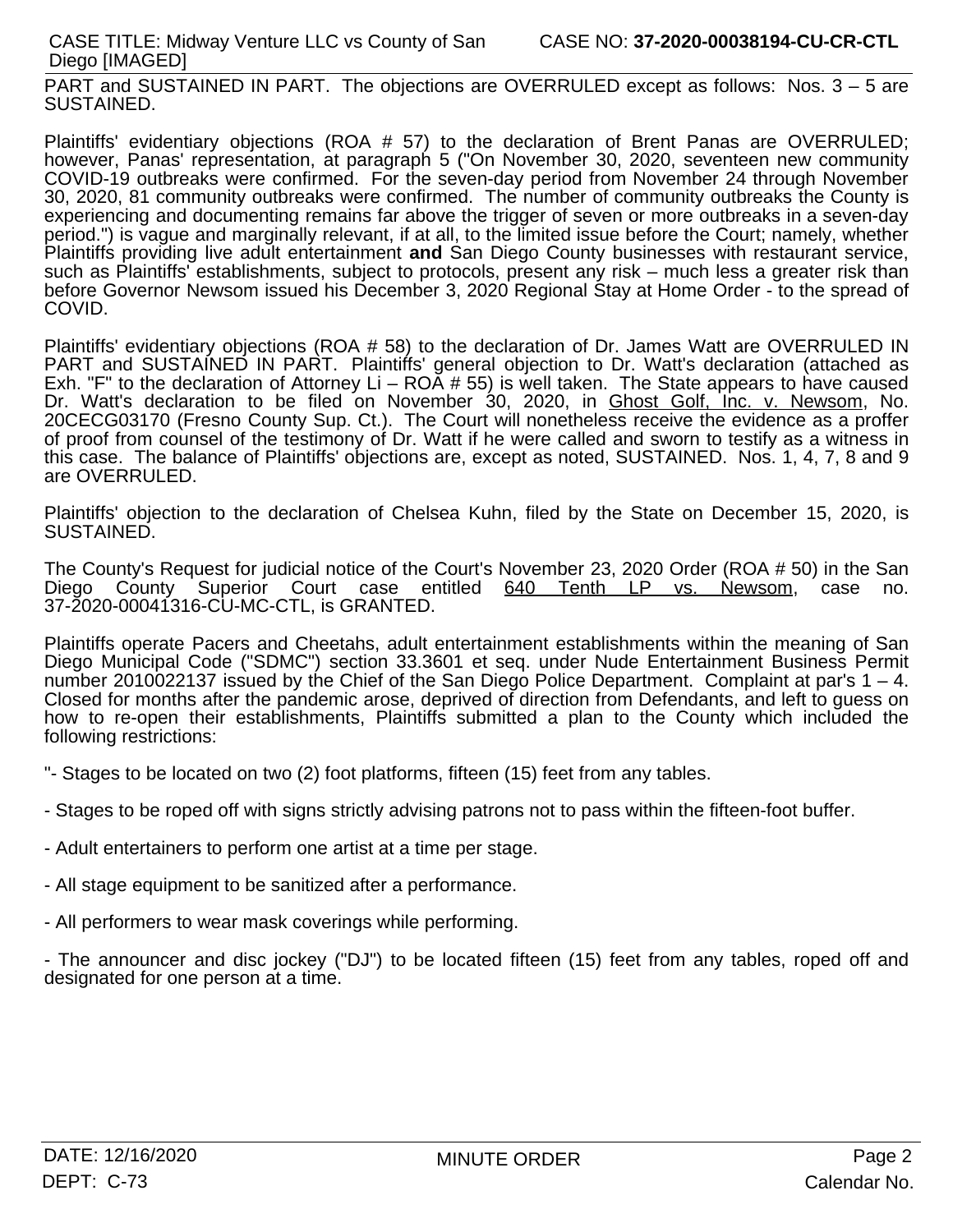- Audio stage to be sanitized and cleaned after every daily use.
- The announcer and DJ to wear a mask covering.

- The announcer and DJ to issue regular reminders to patrons that they are not to approach performers and they are to remain seated at their tables." Declarations of Jason P. Saccuzzo (ROA # 14), Trever Shamshoian (ROA # 15) and Rich Buonantony (ROA # 16).

Without objection from the County, Plaintiffs re-opened their establishments and provided indoor entertainment for approximately five weeks before receipt of Dr. Wooten's cease and desist letter. Declarations of Jason P. Saccuzzo (ROA # 14), Trever Shamshoian (ROA # 15) and Rich Buonantony (ROA # 16).

Facing financial ruin, Plaintiffs have filed this action to contest Dr. Wooten's cease and desist letter, or any related orders, which prevent them from continuing to operate their respective businesses, subject to protocols. Declarations of Jason P. Saccuzzo (ROA # 14), Trever Shamshoian (ROA # 15) and Rich Buonantony (ROA # 16).

On November 6, 2020, the Court, after consideration of the briefs, evidence and arguments of counsel, issued a temporary restraining order ("TRO") enjoining Defendants from enforcing the provisions of the cease and desist orders, or any related orders, to prevent Plaintiffs from being allowed to provide live adult entertainment, pending an order to show cause ("OSC") re the issuance of a preliminary injunction. ROA # 36, 38, 40, 49.

Since re-opening, Plaintiffs have "implemented and followed all provisions of the State of California Industry Guidance for restaurants, wineries and bars, including, but not limited to, individual control measures and screening, cleaning and disinfecting protocols, and physical distancing." Declarations of Trever Shamshoian (ROA # 44) and Rich Buonantony (# 45).

"No patron, staff member, or adult entertainer has been exposed to COVID-19" and "no COVID-19 cases" have been traced back to Pacers and Cheetahs." Plaintiffs have provided "a very safe place for live adult entertainment" and followed "both the letter and spirit of the TRO." Declarations of Trever Shamshoian (ROA # 44) and Rich Buonantony (# 45).

The testimony of Shamshoian (ROA  $#$  44) and Buonantony ( $#$  45) are consistent with the opinion testimony of Dr. Lawrence Mayer who states, at paragraph 3 of his declaration (ROA # 41):

"I have been asked to opine on the issue of whether a restaurant would increase the risk to its patrons or employees if a dancer performing on a stage were present if the dancer is 15 feet away from all patrons and suitably masked. There is no scientific evidence of increased risk to the patrons if dancing is allowed at a restaurant under those conditions."

Defendants have not submitted any evidence to refute the testimony of Shamshoian (ROA  $\#$  44), Buonantony (# 45) and Dr. Mayer (ROA # 41). The Court infers that, based on the declaration of Panas, the County possesses contact tracing data and has the power to produce such evidence to refute Plaintiffs' assertions that Plaintiffs providing live adult entertainment and San Diego County businesses with restaurant service, such as Plaintiffs' establishments, subject to protocols, do not present any risk – much less a greater risk than before Governor Newsom issued his December 3, 2020 Regional Stay at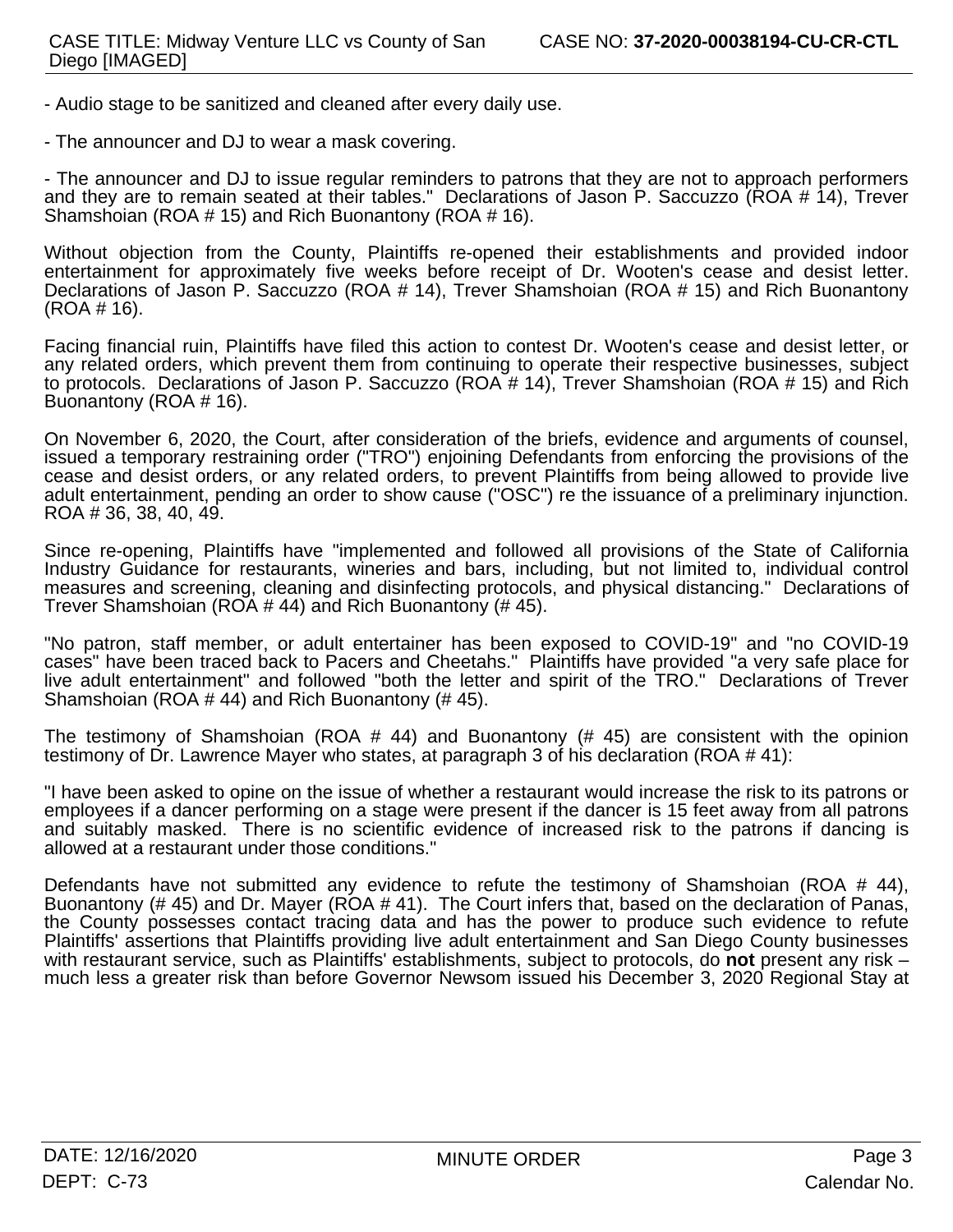Home Order - to the spread of COVID in San Diego County. Since the County could have produced "stronger evidence," the Court discounts the County's "weaker evidence." CACI 203.

Accordingly, the Court finds that Plaintiffs have been devoid of COVID, have done nothing to contribute to the spread of COVID, and have honored their representations to Dr. Joel Day and the County.

In their oppositions, Defendants note that, since the Court issued the TRO, Defendants have "**changed** the State's treatment of live performances held at restaurants, by authorizing such performances under the same conditions under which restaurants may operate." (emphasis added by the Court) Defendants assert that "This motion is therefore moot." (emphasis added by the Court) ROA # 54 at pages 10 – 11; ROA # 50 at page 2.

In Roman Catholic Diocese of Brooklyn v. Cuomo (November 25, 2020) - S. Ct. -; 2020 WL 6948354; 20 Cal. Daily Op. Serv. 11,976, Petitioners "filed § 1983 actions alleging that Governor's emergency Executive Order imposing occupancy restrictions on houses of worship during COVID-19 pandemic violated Free Exercise Clause." (Likewise, Plaintiffs' claims include three counts for Violation of 42 U. S. C. § 1983.) The Court enjoined Governor Cuomo from enforcing the Executive Order imposing restrictions on houses of worship.

The Court stated, in pertinent part:

"The dissenting opinions argue that we should withhold relief because the relevant circumstances have now changed. After the applicants asked this Court for relief, the Governor reclassified the areas in question from orange to yellow, and this change means that the applicants may hold services at 50% of their maximum occupancy. The dissents would deny relief at this time but allow the Diocese and Agudath Israel to renew their requests if this recent reclassification is reversed.

There is no justification for that proposed course of action. **It is clear that this matter is not moot**. See Federal Election Comm'n v. Wisconsin Right to Life, Inc. 551 U. S. 449, 462, 127 S. Ct. 2652, 168 L. Ed.2d 329 (2007); Friends of the Earth, Inc. v. Laidlaw Environmental Services (TOC), Inc. 528 U. S. 167, 189, 120 S. Ct. 693, 145 L. Ed.2d 610 (2000).**And injunctive relief is still called for because the applicants remain under a constant threat that the area in question will be reclassified as red or orange**. See, e.g., Susan B. Anthony List v. Driehaus 573 U. S. 149, 158, 134 S. Ct. 2334, 189 L. Ed.2d 246 (2014).**The Governor regularly changes the classification of particular areas without prior notice.** If that occurs again, the reclassification will almost certainly bar individuals in the affected area from attending services before judicial relief can be obtained. At most Catholic churches, Mass is celebrated daily, and "Orthodox Jews pray in [Agudath Israel's] synagogues every day." Application in No. 20A90, at 4. Moreover, if reclassification occurs late in a week, as has happened in the past, there may not be time for applicants to seek and obtain relief from this Court before another Sabbath passes. Thirteen days have gone by since the Diocese filed its application, and Agudath Israel's application was filed over a week ago. While we could presumably act more swiftly in the future, there is no guarantee that we could provide relief before another weekend passes. **The applicants have made the showing needed to obtain relief, and there is no reason why they should bear the risk of suffering further irreparable harm in the event of another reclassification." (emphasis added by the Court)** 

This record reflects that Defendants' latest "change" is consistent Plaintiffs' initial assertion that Defendants' "orders have undergone endless and bewildering changes." ROA # 13 at page 9.

Like the Supreme Court in Roman Catholic Diocese of Brooklyn v. Cuomo, the Court finds that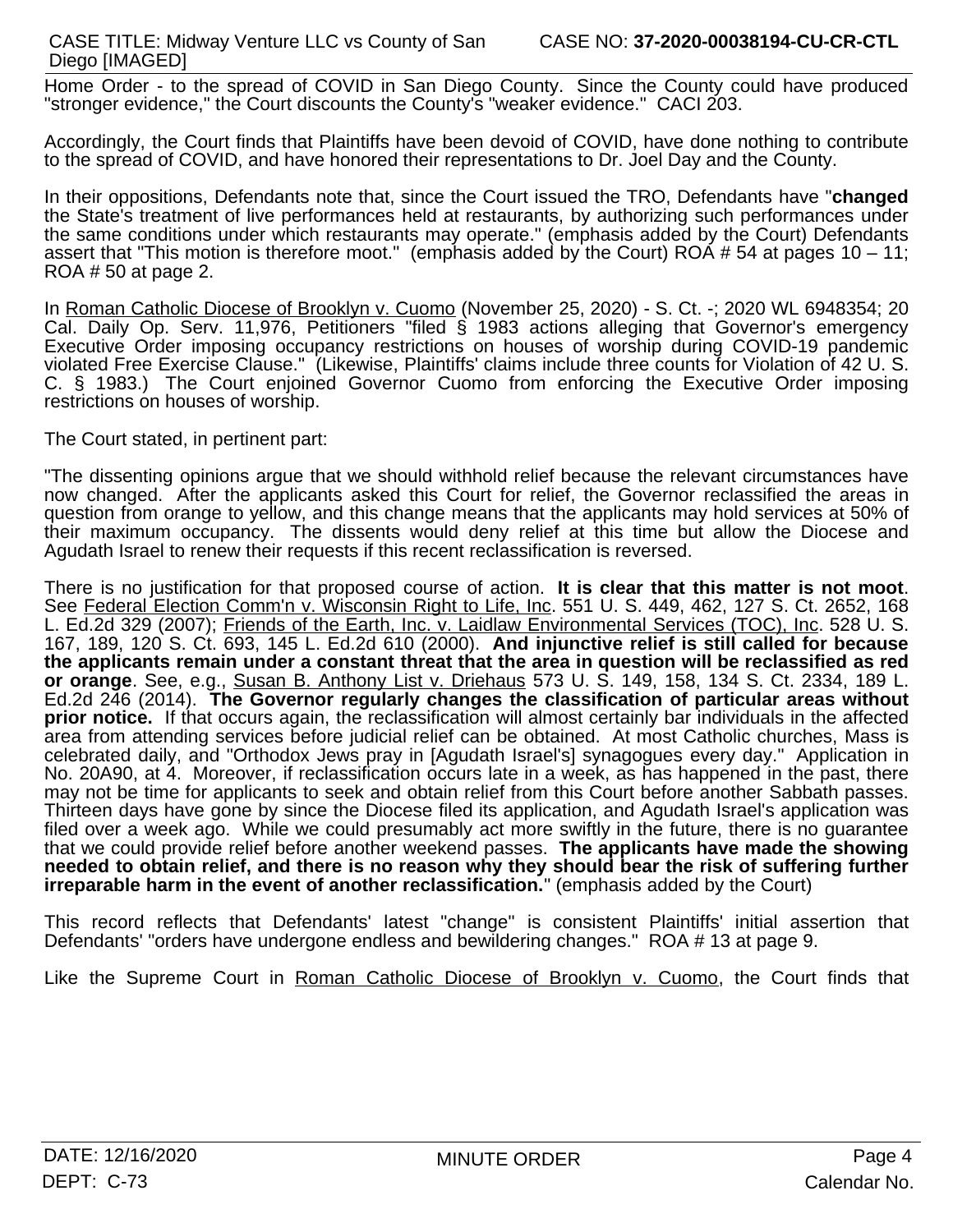## CASE TITLE: Midway Venture LLC vs County of San Diego [IMAGED]

Defendants' latest change does not render Plaintiffs' Application moot.

To avoid any confusion, the Court is deeply empathetic to the County and Dr. Wooten's dilemma in balancing their local responsibilities, based on the data in San Diego County, while subject to the State's threat "to withhold funding from counties that do not adhere to its guidance or enforce its orders." ROA # 50 at pages  $3 - 4$ .

As Brent Panas, Chief of the County's COVID-19 Safe Reopening Compliance Team, declares "As the Governor and other State officials have made clear, local governments (including the County of San Diego) do not have authority to relax the State's COVID-19 public health restrictions and orders. While counties can adopt stricter requirements in their public health orders, they cannot affirmatively permit activities or business operations that violate the State's guidelines and orders." ROA # 52 at paragraph 6.

Nobody is in a better, more informed position to manage the local health conditions than Dr. Wooten. With full knowledge of current data, Dr. Wooten has purportedly represented that "penalizing sectors like restaurants and gyms for the case increase is wrong. 'Closure of indoor restaurants during wintertime will move people into homes and encourage high risk gatherings. Closing indoor capability contradicts the "Blueprint for a Safer Economy". Further, the County has taken steps to complete outbreak assessments, enforce compliance, and to educate and engage the community.'" The Court's November 23, 2020 Order (ROA # 50), at page 7, in the San Diego County Superior Court case entitled 640 Tenth LP vs. Newsom, case no. 37-2020-00041316-CU-MC-CTL.

The Court infers from Dr. Wooten's purported representations that she does not consider businesses with restaurant service, such as Plaintiffs' establishments, to be responsible for the increase in the County's COVID cases. ROA # 50 at pages  $5 - 6$ ; ROA # 52 at paragraph 4. Given every opportunity, the County has provided the Court with no evidence that San Diego County businesses with restaurant service, such as Plaintiffs' establishments, who've implemented protocols as directed by the County, present any risk – much less a greater risk than before Governor Newsom issued his December 3, 2020 Regional Stay at Home Order - to the spread of COVID. ROA # 52 at paragraph 7.

The obvious question, from the Court's perspective, is, in the absence of evidence, why is the State's Regional Stay at Home Order limiting San Diego County restaurant businesses "to take-out, pick-up, or delivery" rational? ROA # 54 at pages 9 – 10.

In support of their position, the State attached the Declaration of Dr. James Watt, MD, MPH, in Support of Defendants' Opposition to Plaintiffs' Motion for Preliminary Injunction, executed and filed on November 30, 2020, in Ghost Golf, Inc. v. Newsom, No. 20CECG03170 (Fresno County Sup. Ct.). ROA # 55, Exh. F.

The Court does not question Dr. Watt's qualifications, as Chief of the Division of Communicable Disease Control of the Center for Infectious Diseases at the California Department of Public Health ("CDPH"), to form and express opinions on the subject of "COVID-19, short for coronavirus disease 2019." Paragraphs 2 – 15 of Dr. Watt's declaration. Dr. Watt's declaration provides a general overview of COVID-19 in California but says nothing to support restrictions, in addition to existing protocols, in San Diego County. Indeed, part of Dr. Watt's opinion testimony more corroborates than refutes the testimony of Shamshoian (ROA # 44), Buonantony (# 45) and Dr. Mayer (ROA # 41). See paragraphs 47 and 48 of Dr. Watt's declaration. Again, given every opportunity, the State has provided the Court with no evidence that San Diego County businesses with restaurant service, such as Plaintiffs' establishments,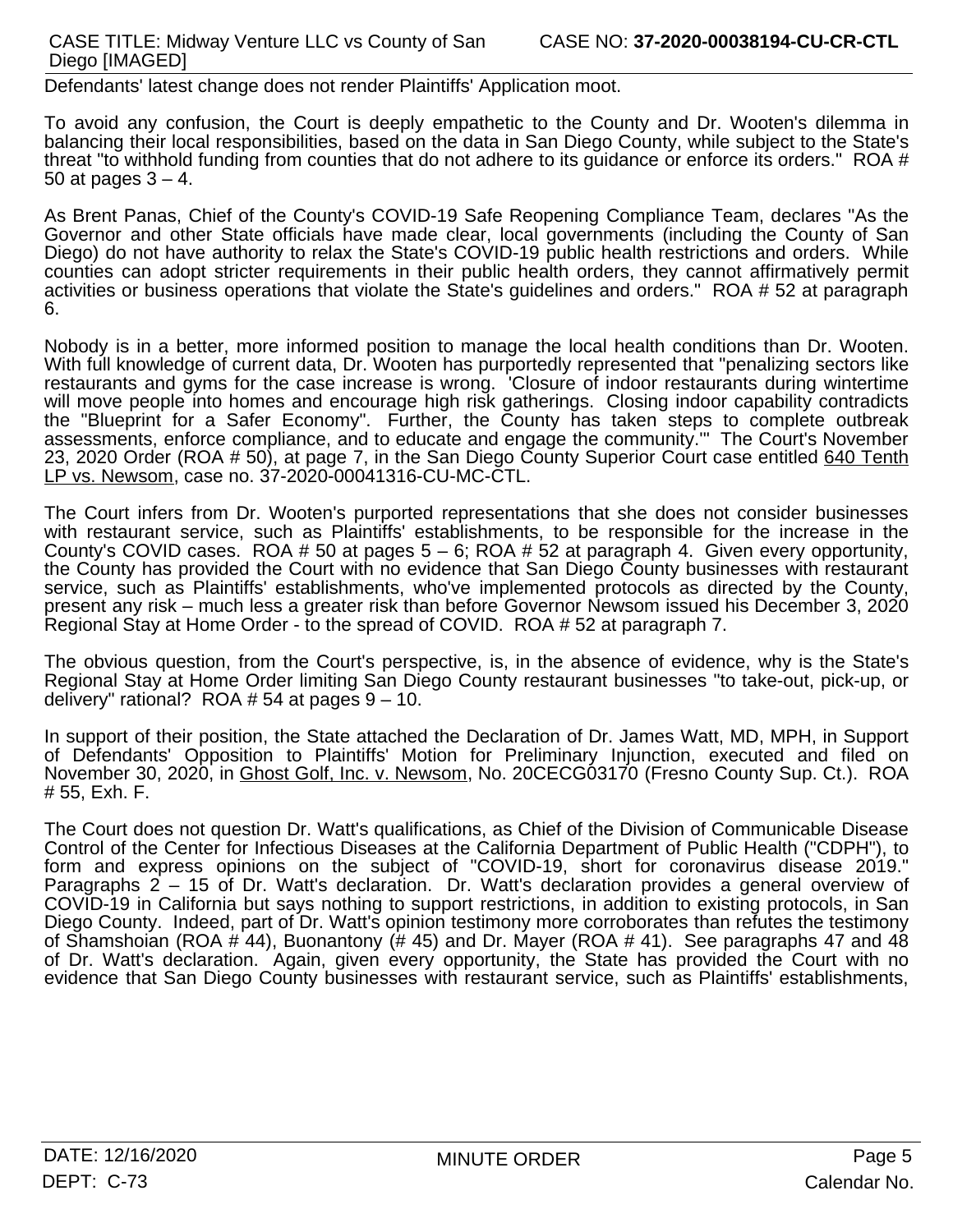who've implemented protocols as directed by the County, present any risk – much less a greater risk than before Governor Newsom issued his December 3, 2020 Regional Stay at Home Order - to the spread of COVID.

In the absence of such evidence, Dr. Wooten's representation that "penalizing sectors like restaurants and gyms for the case increase is wrong" resonates with the Court.

The State argues that "When the defendant is a public official or agency, the court also considers the public interest. (Tahoe Keys Property Owners' Assn. v. State Water Resources Control Board (1994) 23 Cal. App. 4th  $1459, 1472-73$ .)" ROA # 54 at page 10.

In Roman Catholic Diocese of Brooklyn v. Cuomo, the Court stated:

"*Public interest*. Finally, it has not been shown that granting the applications will harm the public. As noted, the State has not claimed that attendance at the applicants' services has resulted in the spread of the disease. And the State has not shown that public health would be imperiled if less restrictive measures were imposed.

Members of this Court are not public health experts, and we should respect the judgment of those with special expertise and responsibility in this area. **But even in a pandemic, the Constitution cannotbe put away and forgotten.** The restrictions at issue here, by effectively barring many from attending religious services, strike at the very heart of the First Amendment's guarantee of religious liberty. Before allowing this to occur, we have a duty to conduct a serious examination of the need for such a drastic measure." (emphasis added by the Court)

In his concurring opinion, Justice Gorsuch stated:

"Government is not free to disregard the First Amendment in times of crisis. At a minimum, that Amendment prohibits government officials from treating religious exercises worse than comparable secular activities, unless they are pursuing a compelling interest and using the least restrictive means available. See Church of Lukumi Babalu Aye, Inc. v. Hialeah, 508 U. S. 520, 546, 113 S. Ct. 2217, 124 L. Ed.2d 472 (1993). Yet recently, during the COVID pandemic, certain States seem to have ignored these long-settled principles.

...

At the same time, the Governor has chosen to impose no capacity restrictions on certain businesses he considers "essential." And it turns out the businesses the Governor considers essential include hardware stores, acupuncturists, and liquor stores. Bicycle repair shops, certain signage companies, accountants, lawyers, and insurance agents are all essential too. So, at least according to the Governor, it may be unsafe to go to church, but it is always fine to pick up another bottle of wine, shop for a new bike, or spend the afternoon exploring your distal points and meridians. Who knew public health would so perfectly align with secular convenience?"

True, the current case is not a Church case but, with Plaintiffs, the nature of their entertainment is entitled to First Amendment protection ("if only within the outer ambit of the First Amendment's protection.") City of Erie v. Pap's A.M. (2000) 529 U. S. 277, 289; Krontz v. City of San Diego (2006) 136 Cal. App. 4th 1126, 1132. Further, since the State and County's purpose in enacting the restrictions appear to be unrelated to suppressing Plaintiffs' expression, the restrictions "need only satisfy the "less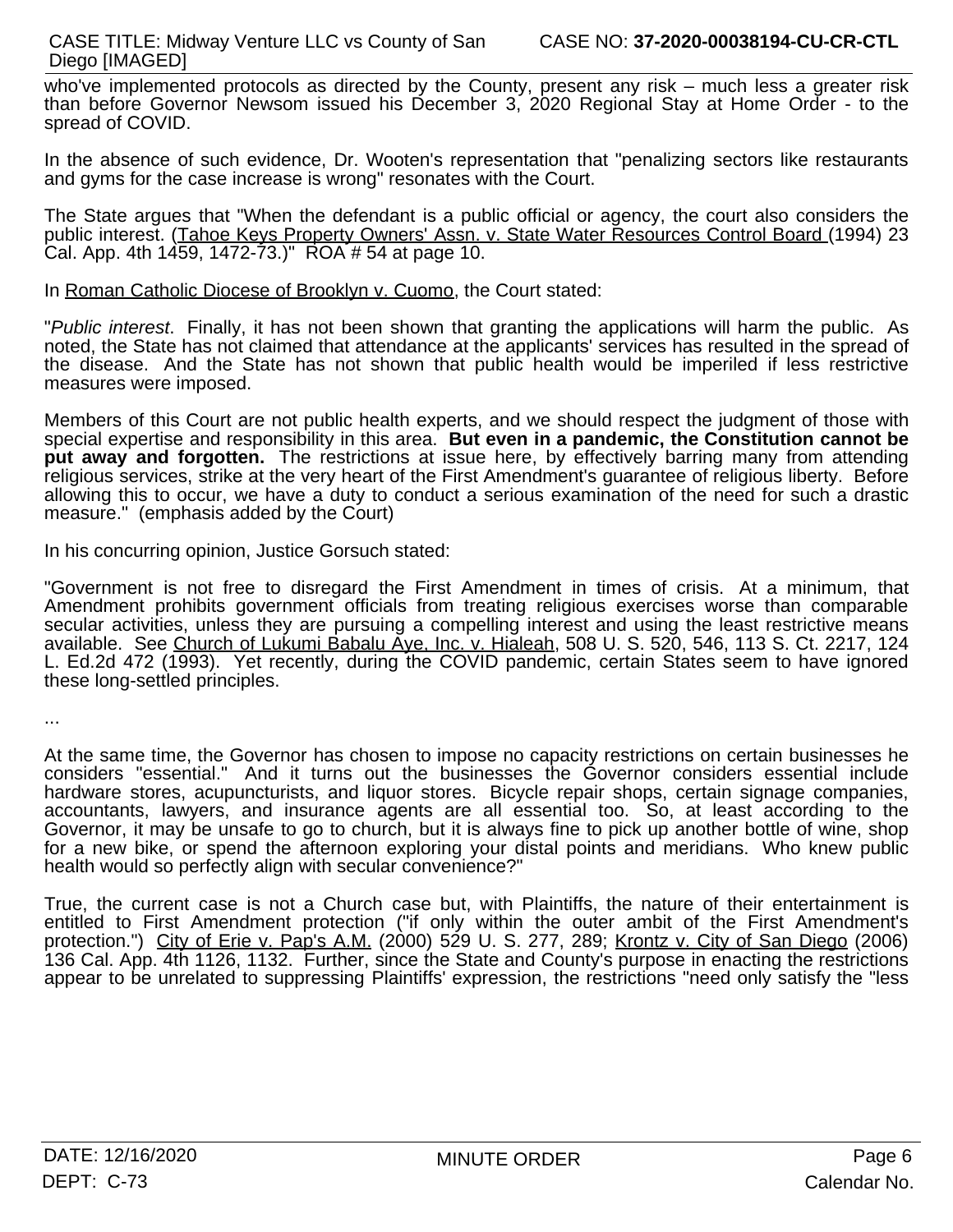stringent," intermediate O'Brien standard. E.g., Johnson, supra, at 403, 109 S. Ct. 2533." The Court's application of a more stringent test in ruling on Plaintiffs' Application for a Temporary Restraining Order is vacated. Ironically, the "restrictions such as the no-touch and six-foot rules" at issue in the Krontz case are very much not at issue in this case; to wit, see Plaintiffs' self-imposed restrictions to satisfy the County's protocols ("- Stages to be located on two (2) foot platforms, fifteen (15) feet from any tables. -<br>Stages to be roped off with signs strictly advising patrons not to pass within the fifteen-foot buffer.") Declarations of Jason P. Saccuzzo (ROA # 14), Trever Shamshoian (ROA # 15) and Rich Buonantony (ROA # 16).

Businesses with restaurant service, such as Plaintiffs' establishments, serve the public interest. These business establishments provide sustenance to and enliven the spirits of the community, while providing employers and employees with means to put food on the table and secure shelter, clothing, medical care, education and, of course, peace of mind for they and their families.

The State relies upon Jacobson v. Massachusetts (1905) 197 U. S. 11, 27 to assert that the "Challenged Orders Are a Permissible Exercise of the State's Emergency Powers." ROA # 54 at page 15. However, as Justice Gorsuch noted in his concurring opinion, "But Jacobson hardly supports cutting the Constitution loose during a pandemic. **That decision involved an entirely different mode of analysis, an entirely different right, and an entirely different kind of restriction.**" (emphasis added by the Court)

The State also asserts that "Restrictions on Live Entertainment Are Content-Neutral Time, Place, Manner Regulations that Survive Intermediate Scrutiny." "A time, place, and manner restriction on speech is valid if it: (a) is content neutral, (b) is narrowly tailored to serve a significant government interest, and (c) leaves open ample alternative channels for communication." (Klein v. San Diego County (9th Cir. 2006) 463 F. 3d 1029, 1034.)" ROA # 54 at page 15. However, shuttering Plaintiffs' establishments except "to take-out, pick-up, or delivery," in the absence of evidence to support the restrictions, is neither "neutral" nor "narrow." Defendants' characterization of Plaintiffs' establishments as restaurants or as non-essential does not dilute Plaintiffs' right to first amendment protection. ROA # 56 at page 8. Characterization of services as non-essential may be politically expedient but, in too many instances, is practically inconsistent and legally suspect; for example, houses of worship. The Court also questions whether "take-out, pick-up, or delivery" is consistent with the patrons' primary purpose in frequenting Pacers and Cheetahs, and therefore whether such restriction "leaves open ample alternative channels for communication" with the State and County.

In response to the Court's initial observation that "the County appears to have loosely, if not arbitrarily, enforced this prohibition" (ROA # 36 at page 4), the County asserts that "Plaintiffs have presented no evidence of selective enforcement of the Public Health Order by County Defendants, much less evidence of selective enforcement "deliberately based upon an unjustifiable standard such as race, religion, or other arbitrary classification." [Murgia, supra, 15 Cal. 3d at 299, quoting Oyler, supra, 368 U. S. at 456.]" ROA # 50 at page 15.

In its opposition (ROA # 50), the County further asserts, at page 10:

"Contrary to Plaintiffs' contentions, County Defendants have in no way singled out Plaintiffs' establishments, or live adult entertainment in general, for enforcement activity under the Public Health Order. The 125 cease-and-desist letters, and seven Immediate Closure Orders, that County Defendants have issued through November 30, 2020, involved a wide array of business and other activities, including gyms, fitness centers, yoga studios, bars, restaurants, spas, fraternities and sororities, religious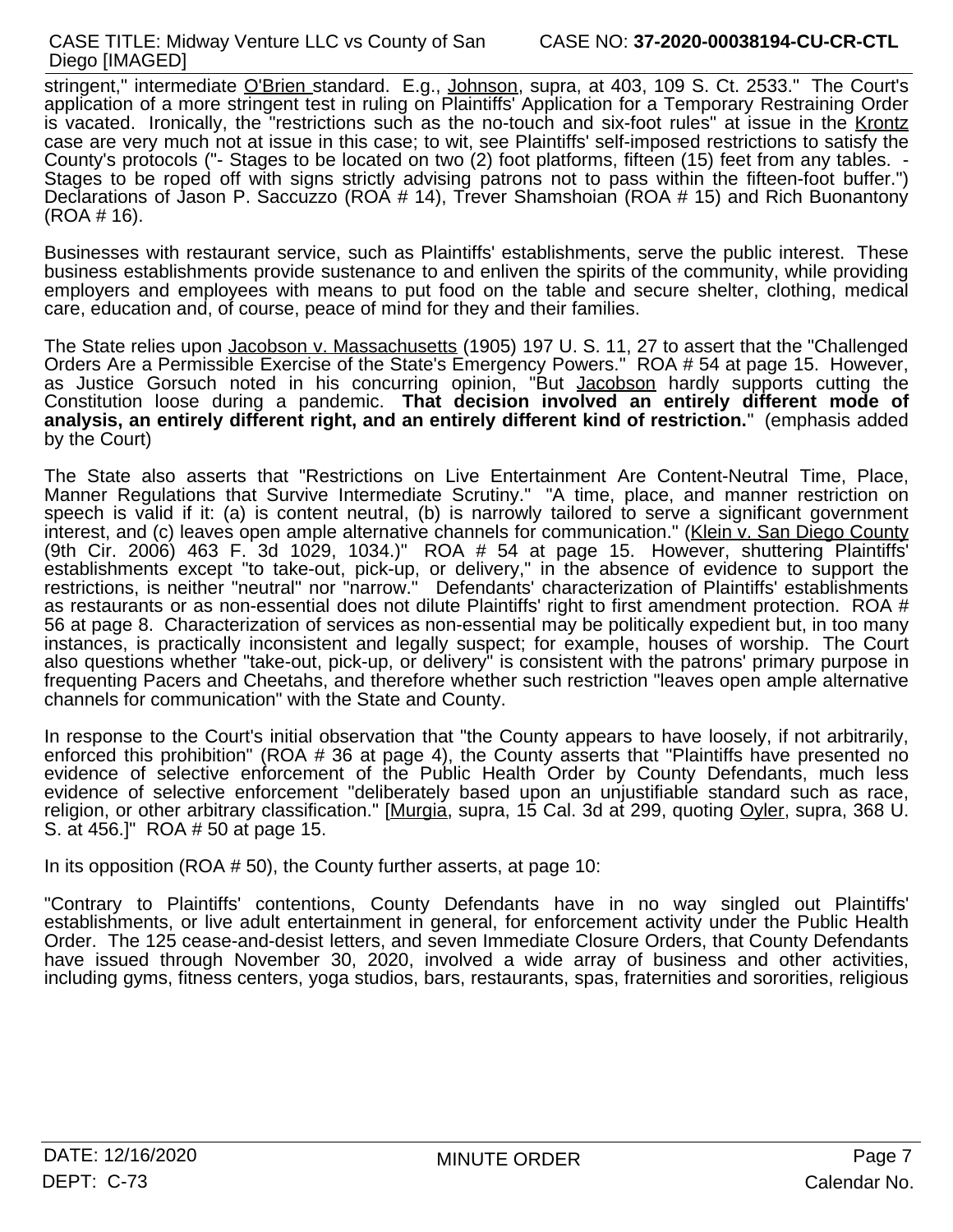entities, and entertainment centers. [Panas decl., at ¶¶ 13 - 14, and Exhs. 4 - 5 thereto.] And with respect to live entertainment, Plaintiffs' businesses were not the only establishments that received a cease-and-desist letter from the County concerning live entertainment taking place in violation of the then- applicable State COVID-19 restrictions and the Public Health Order. [Panas decl., at ¶ 14.]"

The Court cannot find, based on this record, that the County has arbitrarily enforced the prohibition of live entertainment indoors at bars and restaurants; however, the County's issuance of "cease-and-desist letters, and Immediate Closure Orders, to "a wide array of business and other activities, including gyms, fitness centers, yoga studios, bars, restaurants, spas, fraternities and sororities, religious entities, and entertainment centers" does little, if anything, to demonstrate any nexus between businesses with restaurant service, such as Plaintiffs' establishments, who've implemented protocols as directed by the County, **and** the spread of COVID.

Defendants rely upon the State's Regional Stay Home Order. ROA # 52 at par. 7; ROA # 55, Exh. "D." Upon review, the Court notes that the State has created a series of Regions, each of which consists of several counties. San Diego County is one of eleven counties (Imperial, Inyo, Los Angeles, Mono, Orange, Riverside, San Bernardino, San Diego, San Luis Obispo, Santa Barbara, Ventura) in the Southern California Region. The State apparently measures the "ICU bed capacity" in each Region and imposes restrictions to "gatherings of any size, closes operations except for critical infrastructure and retail, and requires 100% masking and physical distancing."

The Court questions whether there is a rational nexus between the percentage of ICU bedcapacity throughout the Southern California Region **and** Plaintiffs providing live adult entertainment and businesses with restaurant service, such as Plaintiffs' establishments, in San Diego County. Defendants have presented no evidence that businesses with restaurant service, such as Plaintiffs' establishments, who've implemented protocols as directed by the County, have impacted ICU bed capacity throughout the Southern California Region (much less in San Diego County).

In Jamison v. department of Transportation (2016) 4 Cal. App. 5th 356, 361, 362, the Court stated:

"'In deciding whether to issue a preliminary injunction, a trial court must evaluate two interrelated factors: (i) the likelihood that the party seeking the injunction will ultimately prevail on the merits of his [or her] claim, and (ii) the balance of harm presented, i.e., the comparative consequences of the issuance and non-issuance of the injunction. [Citations.]' (Common Cause v. Board of Supervisors (1989) 49 Cal. 3d 432, 441, 442.) 'The trial court's determination must be guided by a "mix" of the potential-merit and interim-harm factors; the greater the plaintiff's showing on one, the less must be shown on the other to support an injunction. [Citation.]' (Butt v. State of California (1992) 4 Cal. 4th 668, 678.) However, '[a] trial court may not grant a preliminary injunction, regardless of the balance of interim harm, unless there is some possibility that the plaintiff would ultimately prevail on the merits of the claim.' (Ibid.)"

In Smith v. Adventist Health System / West (2010) 182 Cal. App. 4<sup>th</sup> 729, 749, the Court stated:

"A superior court must evaluate two interrelated factors when ruling on a request for a preliminary injunction: (1) the likelihood that the plaintiff will prevail on the merits at trial and (2) the interim harm that the plaintiff would be likely to sustain if the injunction were denied as compared to the harm the defendant would be likely to suffer if the preliminary injunction were issued. (Cohen v. Board of Supervisors, supra, 40 Cal. 3d at p. 286.) Weighing these factors lies within the broad discretion of the superior court. (Ibid.; see pt. VI., post, for discussion of Butt v. State of California (1992) 4 Cal. 4th 668.)